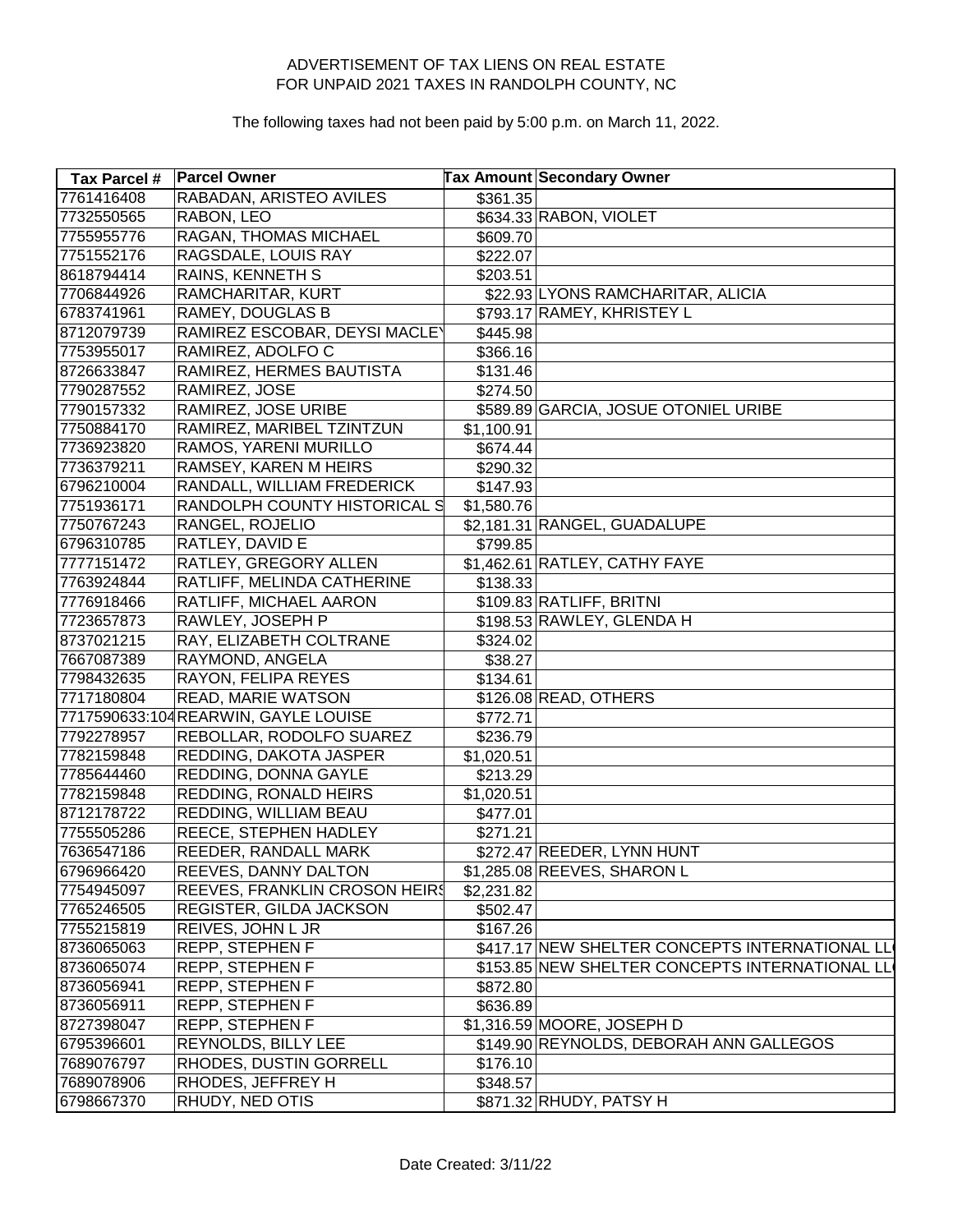| <b>Tax Parcel #</b> | <b>Parcel Owner</b>            |                       | <b>Tax Amount Secondary Owner</b> |
|---------------------|--------------------------------|-----------------------|-----------------------------------|
| 7646375868          | RICE, GERALD W                 |                       | \$743.55 RICE, TERRI M            |
| 7738105526          | <b>RICH, BRADLEY C</b>         | \$321.39              |                                   |
| 7738116120          | <b>RICH, BRADLEY C</b>         | \$711.85              |                                   |
| 7744791253          | RICH, MARK ALLEN               |                       | \$529.42 RICH, JENNIFER LYNN      |
| 6797558089          | RICH, MARY HEPLER              | \$929.19              |                                   |
| 7669205611          | RICH, MYRESSA J                | \$195.77              |                                   |
| 6780700081          | RICHARDSON, BRENT              | \$446.49              |                                   |
| 7698371184          | RICHARDSON, DERRICK K          | \$1,185.24            |                                   |
| 7664033125          | RICHARDSON, JESSICA ERLENE     | \$1,308.81            |                                   |
| 7696196002          | RICHARDSON, RANDY JERYL        | \$65.67               |                                   |
| 8701294179          | RICHARDSON, SHARON PARNELL     | \$124.16              |                                   |
| 8701296627          | RICHARDSON, SHARON PARNELL     | \$511.64              |                                   |
| 7634481085          | RICHARDSON, TINA RENEE         | \$298.54              |                                   |
| 7668561966          | RICHARDSON, WILLIAM BANKS HEII | \$91.79               |                                   |
| 6796581237          | RICKENBACKER, LAWRENCE WM      | \$869.53              |                                   |
| 7763585862          | RIDDLE, HAZEL T                | \$77.90               |                                   |
| 8736197757          | RIDER, SKYE KIRBY              | \$1,329.09            |                                   |
| 7732888116          | RIDGE, JERRY DANIEL            |                       | \$13.42 PARRISH, TERESA RUSH      |
| 7761522157          | RIDLEY, CHARLES MORRIS         | \$688.97              |                                   |
| 7788219025          | <b>RIGGINS, MARK</b>           |                       | \$2,379.05 RIGGINS, CYNTHIA       |
| 7738354266          | RILEY, BRADLEE ADAMS           |                       | \$37.14 RILEY, ALISHA DANIELLE    |
| 7738341926          | RILEY, BRADLEE ADAMS           |                       | \$17.83 RILEY, ALISHA DANIELLE    |
| 6793016381          | RILEY, MELISSA KAY             | \$1,375.52            |                                   |
|                     | 7718387976:102 RIOS, PAMELA P  | \$733.39              |                                   |
| 8616658328          | RITTER, BRIAN H                |                       | \$215.65 RITTER, ASHLEY M         |
| 8616763255          | RITTER, BRIAN H                |                       | \$599.90 RITTER, ASHLEY M         |
| 7649938095          | RIVERA, AMY LYNN               | \$405.81              |                                   |
| 7708161711          | RIVERA, HECTOR                 | \$206.81              |                                   |
| 7763050349          | RIVERA, ROBIN LIFE ESTATE      | \$1,111.07            |                                   |
| 7737583201          | RIVERS, EARL DAVID             | \$409.23              |                                   |
| 7751900729          | <b>RMBM INC</b>                | $\overline{1,136.08}$ |                                   |
| 7755949456          | <b>RMBM INC</b>                | \$1,045.15            |                                   |
| 7751938788          | <b>RMBM INC</b>                | \$1,854.33            |                                   |
| 7751900751          | <b>RMBM INC</b>                | \$846.50              |                                   |
| 7718475502          | ROACH, JAMES DAVID             | \$362.52              |                                   |
| 7718475502          | ROACH, KENDRA LYNN             |                       | \$362.52 ROACH, KENNETH GREGORY   |
| 7697768564          | ROBBINS, ALESHIA DANYELL       | \$28.89               |                                   |
| 7750385001          | ROBBINS, CHARLES THOMAS III    |                       | \$515.44 ROBBINS, ALAN DALE       |
| 7740694323          | ROBBINS, EVERETTE MC           |                       | \$1,014.83 ROBBINS, SHEILA M      |
| 7738666304          | ROBBINS, JEFFREY SCOTT         | \$217.82              |                                   |
| 7738665812          | ROBBINS, JEFFREY SCOTT         | \$665.19              |                                   |
| 7658592258          | ROBBINS, MINERVA EDWINA COCK   | \$19.03               |                                   |
| 7740089811          | ROBBINS, PHILLIP NOLAND        | \$41.94               |                                   |
| 7740089973          | ROBBINS, PHILLIP NOLAND        | \$349.45              |                                   |
| 7740183306          | ROBBINS, PHILLIP NOLAND        | \$514.63              |                                   |
| 7782700745          | ROBBINS, SAVANNAH              | \$4,438.69            |                                   |
| 7750615204          | ROBERT EDMOND RESIDENTIAL LL   | \$876.37              |                                   |
| 7695714566          | ROBERTS, BILLY RAY HEIRS       | \$946.13              |                                   |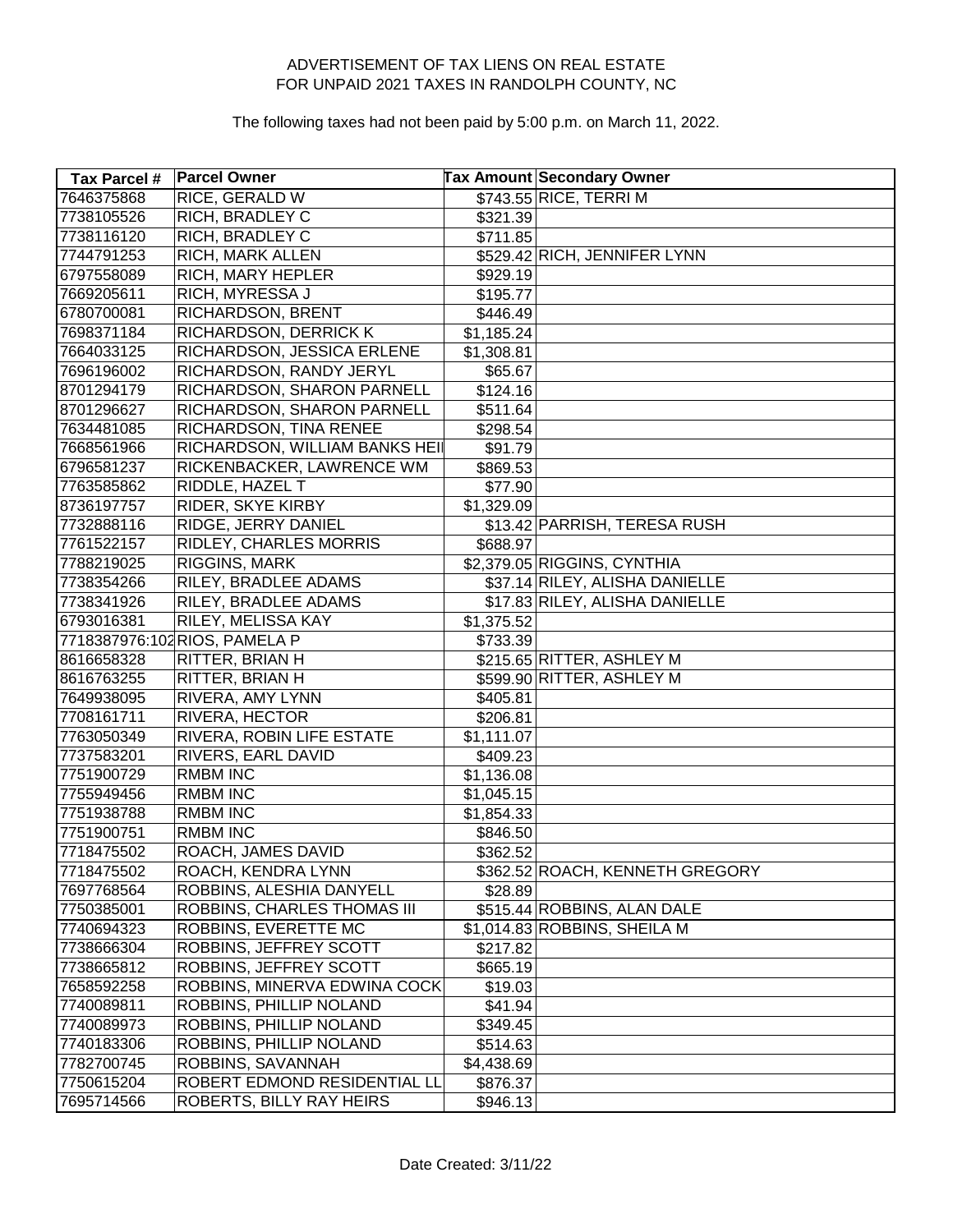| Tax Parcel # | <b>Parcel Owner</b>             |            | <b>Tax Amount Secondary Owner</b>     |
|--------------|---------------------------------|------------|---------------------------------------|
| 7747068610   | ROBERTS, DOUGLAS WAYNE SR H     |            | \$345.11 ROBERTS, DOUGLAS WAYNE JR    |
| 7747166556   | ROBERTS, DOUGLAS WAYNE SR H     |            | \$343.66 ROBERTS, DOUGLAS WAYNE JR    |
| 7760867748   | ROBERTS, MICHELE B              | \$1,540.92 |                                       |
| 7645031547   | ROBERTSON, JANE MARZINI         | \$246.58   |                                       |
| 7645033445   | ROBERTSON, JANE MARZINI         | \$129.80   |                                       |
| 7726945166   | ROBINSON, KAYLA MICHELLE        | \$271.84   |                                       |
| 6795582904   | ROBINSON, LARRY WAYNE JR        |            | \$254.22 ROBINSON, JAMIE              |
| 7787828837   | ROBINSON, WILLIAM G             |            | \$502.23 ROBINSON, VICKIE L           |
| 7758557601   | ROCKETT, HARVEY HUBBARD TRUS    | \$168.80   |                                       |
| 7625516218   | RODRIGEUZ, JESSICA              |            | \$231.40 GARCIA, EDGAR S              |
| 8712180093   | RODRIGUEZ, JESUS GONZALEZ       |            | \$404.64 CRUZ, LEIDY LORENA CHACON    |
| 7764530337   | RODRIGUEZ, JORGE LOUIS MURO     |            | \$820.32 PACHECO, NORMA ELENA HURTADO |
| 7659727501   | RODRIGUEZ, JOSE ISMAEL          | \$507.45]  |                                       |
| 6783800684   | RODRIGUEZ, MIGUEL ANGEL         |            | \$153.51 RODRIGUEZ, BLANCA ESTELA     |
| 6783801752   | RODRIGUEZ, MIGUEL ANGEL         |            | \$167.88 RODRIGUEZ, BLANCA ESTELA     |
| 7669116399   | RODRIGUEZLUNA, LEON             | \$199.91   |                                       |
| 7763295080   | RODRIQUEZ, JORGELOUIS MURO      | \$128.62   |                                       |
| 6795485424   | ROGERS, COLEEN                  |            | \$121.40 MCKINNEY, PATRICIA           |
| 7694525525   | ROGERS, LINDA MOORE             | \$326.26   |                                       |
| 8725069508   | ROGGASCH, LILY T LIFE ESTATE    | \$652.01   |                                       |
| 7758668282   | ROIG, JEFFERY DWAYNE            |            | \$335.68 ROIG, BEVERLY S              |
| 8702700319   | ROJAS, CRISTHIAN ELIZABETH SAL  |            | \$790.74 TRUJILLO, JORGE ORTIZ        |
| 7761957555   | ROLLER, JONATHAN CHANCE         |            | \$923.21 RUIZ, JACKIE ROLLER          |
| 7751327974   | ROLLINS, JULIE A                | \$1,167.02 |                                       |
| 7699802567   | ROLLINS, JULIE A                | \$268.26   |                                       |
| 6799605952   | ROLLINS, LEISA DAWN TRUSTEE     | \$1,108.01 |                                       |
|              | 6799605952:801 ROLLINS, LEISA E | \$270.25   |                                       |
| 7761047180   | ROPER, CHARLES HEDRICK          |            | \$434.07 ROPER, SADIE                 |
| 7791796658   | ROSAS, SUSAN COX                | \$213.92   |                                       |
| 7637853710   | ROSE, AARON DOUGLAS             | \$75.11    |                                       |
| 7702468026   | ROSE, BRYAN A                   | \$276.23   |                                       |
| 7763274354   | ROSE, JEFFREY D                 | \$2,007.60 |                                       |
| 7637863099   | ROSE, JOYCE H LIFE ESTATE       | \$461.52   |                                       |
| 7648779840   | ROSE, LARKIN WILLIAM            | \$357.76   |                                       |
| 7637853710   | ROSE, LARRY DOUGLAS             |            | \$75.11 ROSE, MATTHEW THOMAS          |
| 7727518642   | ROSENBAUM, CRYSTAL LILLY        | \$2,287.90 |                                       |
| 7727518642   | ROSENBAUM, CRYSTAL LILLY        | \$2,052.30 |                                       |
| 7727518642   | ROSENBAUM, CRYSTAL LILLY        | \$1,900.65 |                                       |
| 7765572487   | ROUSE, KAILEY                   | \$1,065.05 |                                       |
| 7619610695   | ROUTH, ROSINA B                 | \$461.79   |                                       |
| 8705162185   | ROUTH, SETH M                   | \$1,021.95 |                                       |
| 7765256671   | ROUTH, SHANNON T                | \$282.73   |                                       |
| 7795744944   | ROUTH, STEPHEN KINSLEY LIFE ES  | \$1,073.28 |                                       |
| 7795529785   | ROUTH, STEPHEN KINSLEY LIFE ES  | \$2,331.38 |                                       |
| 7707527726   | ROYAL, BILLY R HEIRS            | \$20.44    |                                       |
| 8736084961   | ROYAL, MARGARET A               | \$65.45    |                                       |
| 7768217086   | RP PROPERTIES LLC               | \$332.32   |                                       |
| 7658976985   | RUBIO, MIRIAM A                 | \$406.71   |                                       |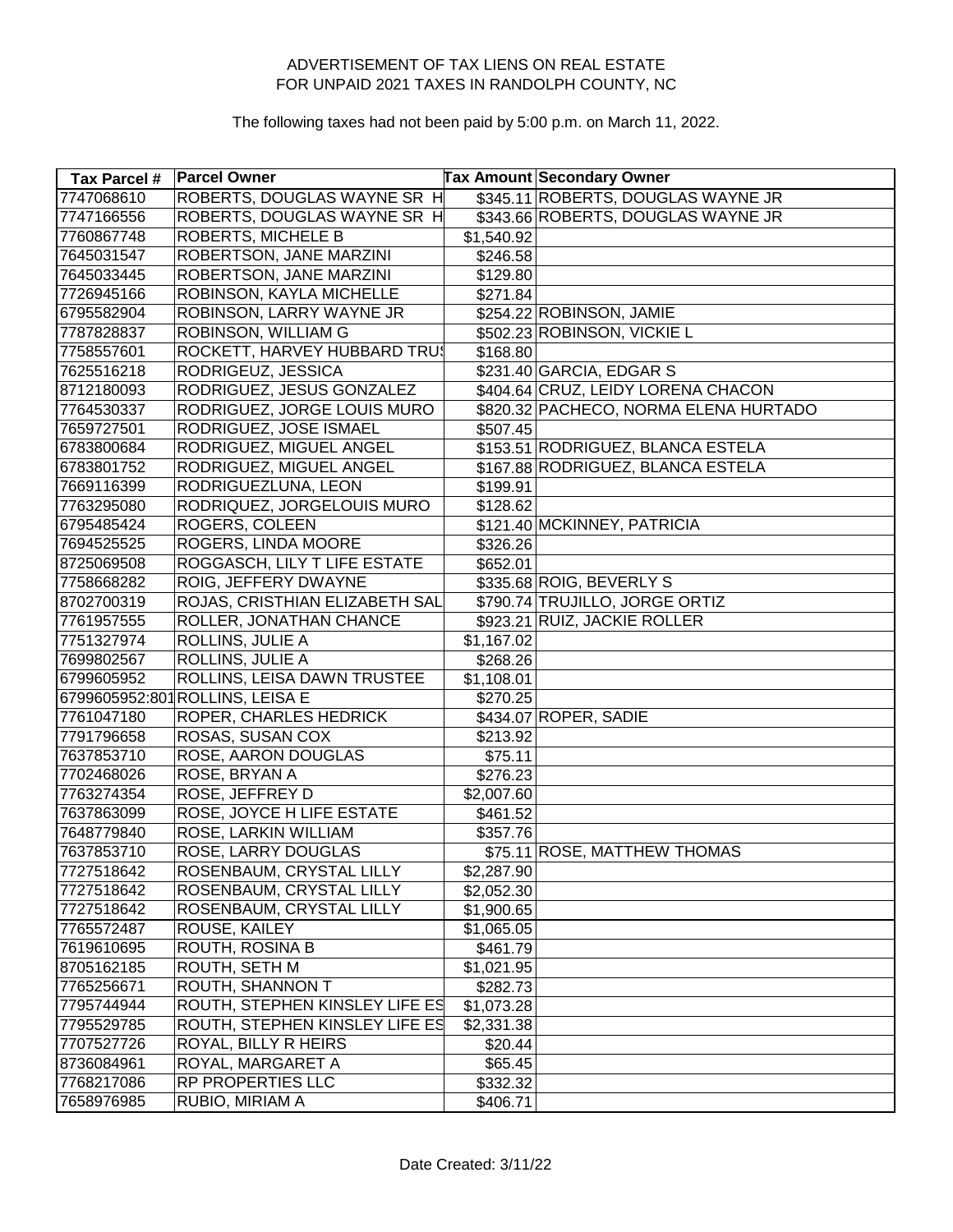| <b>Tax Parcel #</b> | <b>Parcel Owner</b>                  |                      | Tax Amount Secondary Owner               |
|---------------------|--------------------------------------|----------------------|------------------------------------------|
| 7790396129          | RUBIO, MIRIAM ARIANA                 | \$220.97             |                                          |
| 7658981096          | RUBIO, MIRIAM ARIANA                 | \$238.95             |                                          |
| 7736368258          | RUDDOCK, CHRISTINA ANN               |                      | \$167.02 WILSON, RONALD CARROL HEIRS     |
| 7741247263          | RUFFIN, ALTA LOUISE HEIRS            |                      | \$899.43 MONROE, BRENDA ANN              |
| 7762197344          | RUIZ, JORGE ARMANDO C                |                      | \$335.50 RUIZ, MARIA                     |
| 6798179107          | RUIZ, JOSE                           | \$372.02             |                                          |
|                     | 7771881114:001 RUIZ, JUAN RAMON RUIZ |                      | \$94.52 LAGUNG, OCTENSIA ESCOBAR         |
| 6795479537          | RULE, EDDIE LLOYD                    |                      | \$699.42 RULE, LESLIE MICHELLE           |
| 7718117103          | RUSH, ALMBROS                        |                      | \$366.54 RUSH, ADRIANNE                  |
| 7718000547          | RUSH, AMBROS RANDALL HEIRS           | \$20.34]             |                                          |
| 8724392888          | RUSH, ANSON WILLIAM                  | \$648.93             |                                          |
| 7782939384          | RUSH, GEORGE JR HEIRS                | \$20.99              |                                          |
| 7782938347          | RUSH, GEORGE JR HEIRS                | \$94.57              |                                          |
| 7761223832          | RUSH, JOHN FRANK                     | \$814.44             |                                          |
| 7717095855          | RUSH, VYSTIA BYRD WILSON HEIRS       | \$342.01             |                                          |
| 6796698556          | RUSHING, KENNETH E                   | \$545.11             |                                          |
| 7790438450          | RUSS, JOSEPHINE GARNET               | \$304.20             |                                          |
| 7605001689          | RUSSELL, ARNOLD F HEIRS              | \$134.02             |                                          |
| 7658448852          | RUSSELL, DAVID ALLO LIFE ESTATE      | \$1,198.34           |                                          |
| 7755025846          | RUSSELL, DONALD FARRELL              |                      | \$1,000.85 RUSSELL, ROBERTA L            |
| 7755023996          | RUSSELL, DONALD FARRELL              |                      | \$252.73 RUSSELL, ROBERTA L              |
| 7689860620          | <b>RUSSELL, ERNEST R</b>             | \$1,632.32           |                                          |
| 8702733476          | RUSSELL, ERNEST R                    | \$13.76              |                                          |
| 8702733368          | RUSSELL, ERNEST R                    | \$13.76              |                                          |
| 7648691516          | RUSSELL, ERNEST R                    | \$45.75              |                                          |
| 6695225182          | RUSSELL, JOSEPH WARREN               | \$367.26             |                                          |
| 6695239439          | RUSSELL, JOSEPH WARREN               | \$1,143.65           |                                          |
| 7765657023          | RUTLEDGE, RONALD W                   | \$856.29             |                                          |
| 7705436430          | RYAN, BARBARA P                      | \$873.27             |                                          |
| 8706391168          | SAFERIGHT, KAREN S                   |                      | \$1,340.04 SAFERIGHT, RICKY LEE          |
| 6798965743          | SAFRIET, KENNETH GREGORY             | \$39.91              |                                          |
| 8712473472          | SALAS, MARIA GUADALUPE VILLED.       | $\overline{$}298.58$ |                                          |
| 7707002176          | SALAZAR, HECTOR RENE                 |                      | \$337.71 RUIZ, ROSA MARIA GARCIA HEIRS   |
| 7658675661          | SALE, JEFFREY RAY                    | \$269.10             |                                          |
| 8727524278          | SALINAS, ROBERTO VERA                |                      | \$373.73 ESPINOZA ALBARRAN, MARIA SANTOS |
| 7793796481          | SALMONS, BILLY RAY                   | \$142.55             |                                          |
| 7761035080          | SAMS INVESTMENT GROUP LLC            | \$2,600.43           |                                          |
| 6796100308          | SANCHEZ, LEONEL GUZMAN               |                      | \$72.45 VALDEZ, ALEJANDRINA MIRANDA      |
| 8636323768          | SANCHEZ, MONICA VICTORIA PERE        | \$127.99             |                                          |
| 6798195290          | SANCHEZ, YADIRA GARCIA               |                      | \$415.47 CORTES GARCIA, URIEL ADIR       |
| 7695017614          | SANDERS, EDWIN DARRELL               | \$1,747.41           |                                          |
| 7743076254          | SANDERS, MAYBELLE MILES HEIRS        | \$595.33             |                                          |
| 7791797407          | SANDERS, TERRY DEAN                  | \$366.16             |                                          |
| 8702607652          | SANDOBAL, GUMECINDA MEDINA           |                      | \$795.70 MEDINA, ROGELIO PASTELIN        |
| 7782140302          | SAUNDERS, CARLA ANNETTE              | \$93.93              |                                          |
| 7667329337          | SAUNDERS, CHAD AARON                 |                      | \$192.75 SAUNDERS, AMBER LEAH            |
| 7609465330          | SAWYER, BRIAN                        | \$725.37             |                                          |
| 7609465330          | SAWYER, GERLINE L                    |                      | \$725.37 SAWYER, KEITH HEIRS             |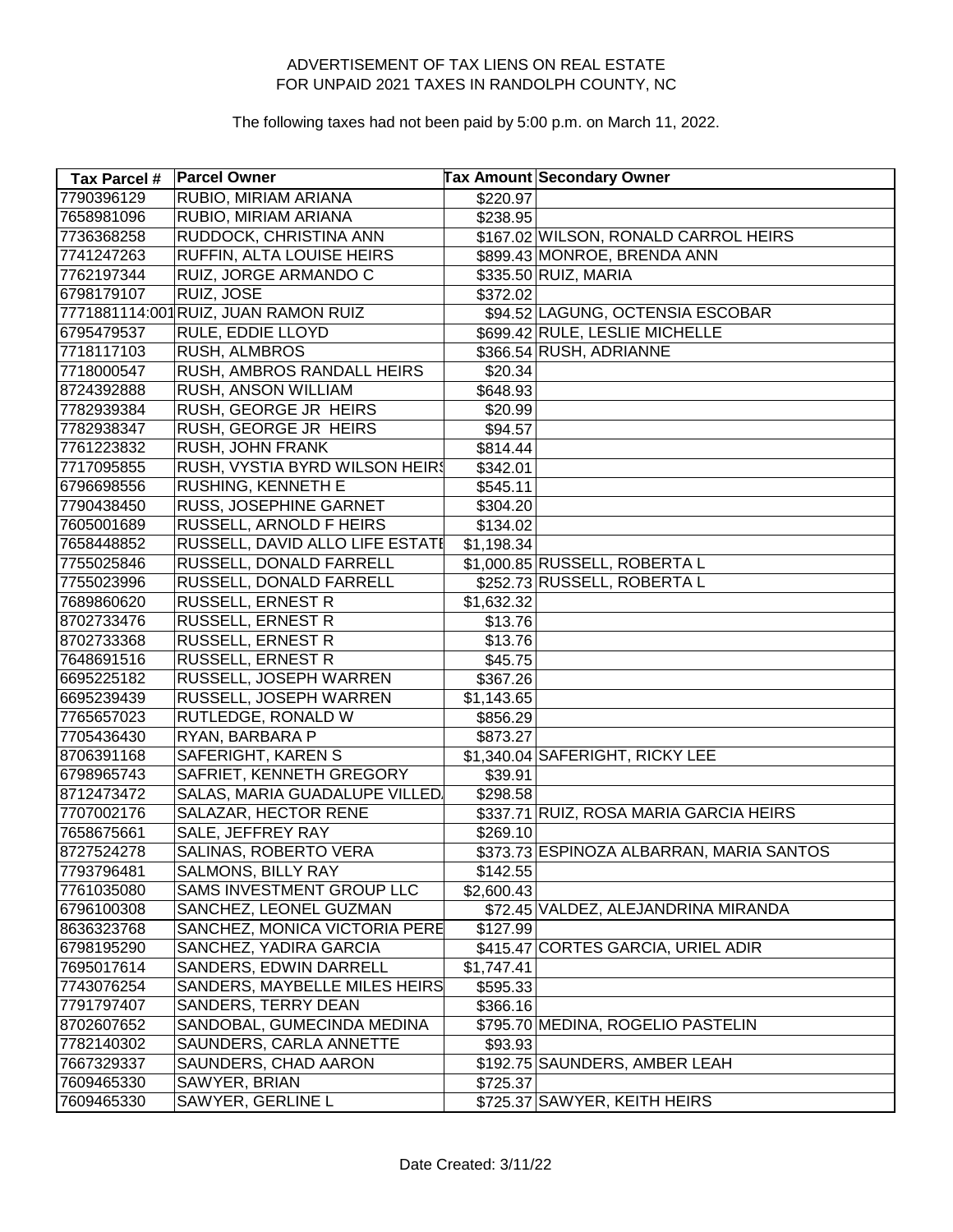| Tax Parcel # | <b>Parcel Owner</b>                  |            | <b>Tax Amount Secondary Owner</b> |
|--------------|--------------------------------------|------------|-----------------------------------|
| 7762235266   | <b>SAWYER, JOY B HEIRS</b>           | \$37.53    |                                   |
| 7708804648   | SCARLETT, DAWN MICHELLE              | \$101.26   |                                   |
| 7764725654   | SCHAEFER, ROGER SCOTT                | \$203.89   |                                   |
| 7708682369   | SCHNEIDER, SHARON KING               | \$659.51   |                                   |
| 8706803506   | <b>SCHRAM, SAMUEL PAUL</b>           | \$351.85   |                                   |
| 7727698925   | <b>SCOTT, KRISTI</b>                 | \$1,086.85 |                                   |
| 7732188910   | SCOTT, PERRY J                       | \$1,672.71 |                                   |
| 8614032965   | SCOTT, RANDALL G                     |            | \$217.34 SCOTT, BOBBY W           |
| 8604937876   | <b>SCOTT, RANDALL G</b>              |            | \$449.09 SCOTT, BOBBY W           |
| 7765154396   | SCOTTON, WALTER GREGORY              | \$579.50   |                                   |
| 7765153422   | SCOTTON, WALTER GREGORY              | \$884.41   |                                   |
| 7765153216   | SCOTTON, WALTER GREGORY              | \$1,788.31 |                                   |
| 7725193883   | SDI INVESTMENT LLC                   | \$931.98   |                                   |
| 8712278769   | SEABREASE, ROBIN R                   | \$1,402.96 |                                   |
| 7793003661   | SEARS, KENNETH WADE                  | \$487.64   |                                   |
| 8703676471   | <b>SECHREST, ANGELA YOW</b>          | \$746.19   |                                   |
|              | 7757922075:001SECREST, CAMERON PAIGE | \$295.75   |                                   |
| 8714853645   | SECRETARY OF HOUSING AND URE         | \$1,207.59 |                                   |
| 8726945399   | SEE, ANDREW N                        |            | \$528.86 SEE, ANGELA R            |
| 7707011742   | <b>SEGERS, JERRY B</b>               | \$325.58   |                                   |
| 7777420584   | SELECT HOMES INC                     | \$131.37   |                                   |
| 8736254509   | SELF, LINDA SMITH                    | \$297.04]  |                                   |
| 7646058494   | SENNEKE, AMANDA JEAN                 | \$595.40   |                                   |
| 7762093317   | SERVIN, GLORIA MORENO                |            | \$1,218.11 LUIS FUENTES, ISIDORO  |
| 7752884883   | SETTLE, LORENZA                      |            | \$1,377.53 SETTLE, HELEN          |
| 6799404470   | SEWARD, MARGARET B HEIRS             | \$454.69   |                                   |
| 6799404267   | SEWARD, MARGARET B HEIRS             | \$134.49   |                                   |
| 6799404365   | SEWARD, MARGARET B HEIRS             | \$99.18    |                                   |
| 6799404570   | SEWARD, MARGARET B HEIRS             | \$99.18    |                                   |
| 6799404475   | SEWARD, MARGARET B HEIRS             | \$18.58    |                                   |
| 7717890772   | SEXTON, TONI                         | \$1,384.06 |                                   |
| 7701502939   | <b>SGJ HOLDING LLC</b>               | \$930.70   |                                   |
| 7744609340   | SHAW, BRANDON MARK                   | \$43.65    |                                   |
| 6695568130   | SHAW, JASON SCOTT                    | \$452.91   |                                   |
| 7777511057   | SHAW, MARVIN L                       |            | \$81.80 SHAW, DEBRA P             |
| 6795702889   | SHAWVER, GALEN EVERETT               | \$65.00    |                                   |
| 8635238379   | SHEFFIELD, BRIAN EARL                |            | \$148.60 SHEFFIELD, SABRINA R     |
| 7658302878   | SHELTON, AMANDA RENEE                | \$397.71   |                                   |
| 7718380426   | SHELTON, BENJAMIN MORRIS             | \$988.59   |                                   |
| 7776573889   | SHELTON, ROBERT                      |            | \$215.63 SHELTON, JENNIFER        |
| 8708721423   | SHERMAN, ALICE W                     | \$362.00   |                                   |
| 7747359346   | SHERRILL, BILLIE THEIRS              | \$552.95   |                                   |
| 8735075776   | SHERRILL, MARY K                     | \$441.41   |                                   |
| 8637491501   | SHEVILLE, JOHN WILLIAM               |            | \$495.20 SHEVILLE, CRYSTAL LEA    |
| 7737595098   | SHIPWASH, PAULINE P                  | \$384.77   |                                   |
| 7758873324   | SHORES, DIANE HELMS                  | \$202.91   |                                   |
| 7636744206   | SHUPE, PAUL H HEIRS                  | \$285.82   |                                   |
| 7766608506   | SIBBETT, EARL F III                  |            | \$82.85 SIBBETT, ASHLEY BOONE     |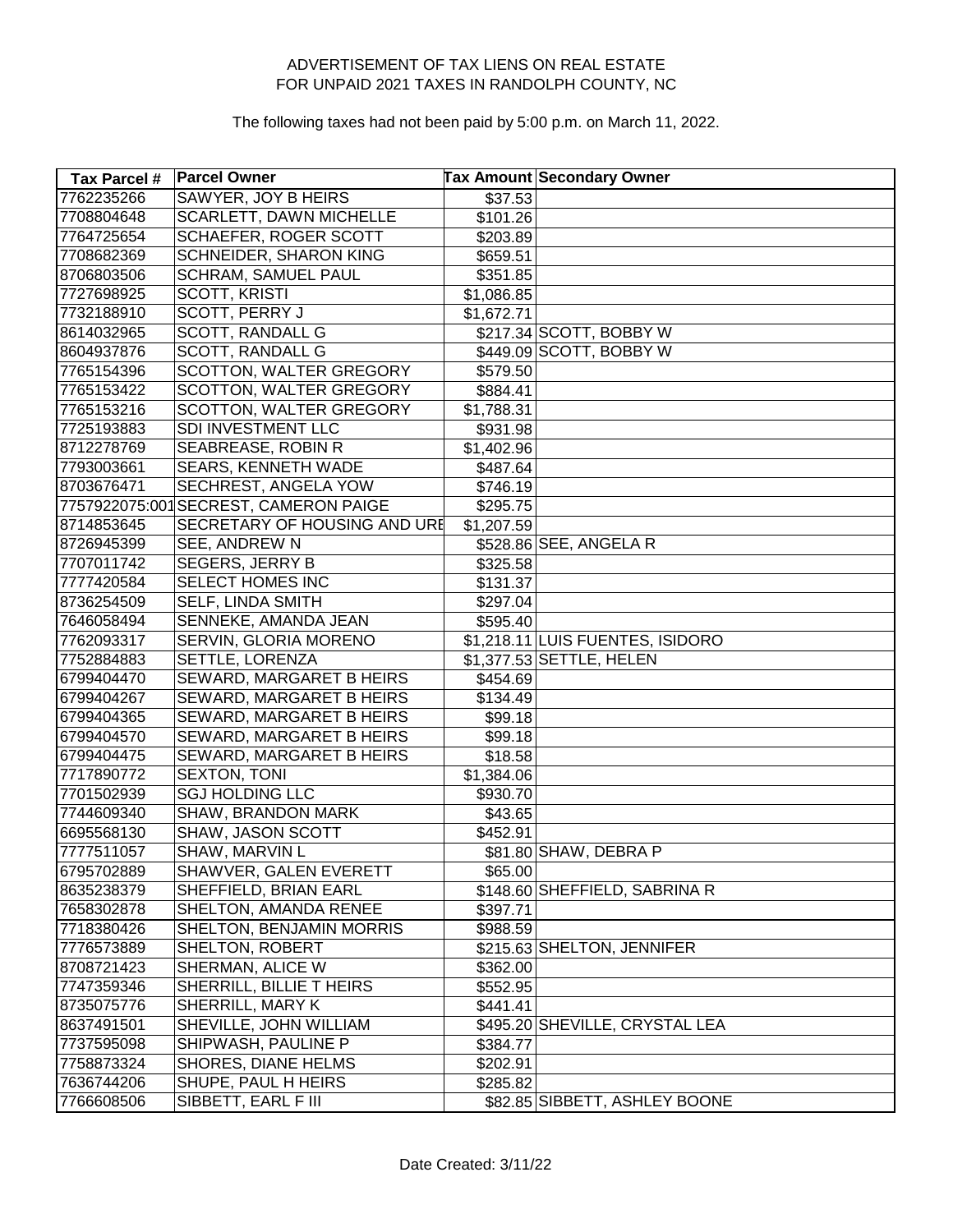| Tax Parcel # | <b>Parcel Owner</b>                |                      | <b>Tax Amount Secondary Owner</b>               |
|--------------|------------------------------------|----------------------|-------------------------------------------------|
| 6799404795   | SIBBETT, WINDY                     | \$310.52             |                                                 |
| 6799404685   | SIBBETT, WINDY                     | \$448.98             |                                                 |
| 8702403271   | SIDDEN, RONNIE C                   | \$882.88             |                                                 |
|              | 7669022233:001SIERRA, JOSE REMIGIO | \$290.21             |                                                 |
| 7618238241   | SIGFRINIUS, CAROLYN J              |                      | \$925.81 BOOTH, SHERRI JO MORRIS                |
| 8712081687   | SILER, BEVERLY                     | \$27.24              |                                                 |
|              | 8726746308:001 SILER, JAMES QUINCY | \$475.11             |                                                 |
| 8702813644   | SILER, ROSEMARIE HIGGS             | \$13.22              |                                                 |
| 7725070141   | SILER, WILLIAM KYLE                | \$2,833.82           |                                                 |
| 8713428255   | SILVER, BRIDGETTE                  | \$76.97              |                                                 |
| 7718477676   | SILVESTRE, ABRAHAM                 |                      | \$1,112.42 PLIEGO, VICENTA                      |
| 7614157371   | SIMMONS, DANNY RAY LIFE ESTATI     |                      | \$637.72 SIMMONS, CAROLYN ANGELA ROBERTS LIFE E |
| 8628633503   | SIMMONS, JAMES M HEIRS             |                      | \$118.98 SIMMONS, DANNY K                       |
| 8628633338   | SIMMONS, JAMES M HEIRS             |                      | \$29.27 SIMMONS, DANNY K                        |
| 8628637605   | SIMMONS, JAMES M HEIRS             |                      | \$32.31 SIMMONS, DANNY K                        |
| 7614149538   | SIMMONS, JAMES RAY                 |                      | \$2,241.01 SIMMONS, JAMIE ROSE                  |
| 7614049279   | SIMMONS, JAMES RAY                 | $\overline{$}354.65$ |                                                 |
| 7614124106   | SIMMONS, JAMES RAY                 | \$183.25             |                                                 |
| 8628637605   | SIMMONS, JOHN D                    |                      | \$32.31 HALL, MATHIE SIMMONS                    |
| 8628633338   | SIMMONS, JOHN D                    |                      | \$29.27 HALL, MATHIE SIMMONS                    |
| 8628633503   | SIMMONS, JOHN D                    |                      | \$118.98 HALL, MATHIE SIMMONS                   |
| 8628633503   | SIMMONS, LESTER DARRELL            | \$118.98             |                                                 |
| 8628633338   | SIMMONS, LESTER DARRELL            | \$29.27              |                                                 |
| 8628637605   | SIMMONS, LESTER DARRELL            | \$32.31              |                                                 |
| 7746027169   | SIMMONS, MARION KIMBERLY           | \$1,494.76           |                                                 |
| 6785855466   | SIMMONS, PHILLIP HEIRS             | \$37.52              |                                                 |
| 6698874209   | SIMMONS, TONY G                    | \$303.15             |                                                 |
| 7718161848   | SIMPSON, DAVID GRADY               | \$177.38             |                                                 |
| 7706636034   | SIMS, LISA HILL                    | \$300.93             |                                                 |
| 7706613866   | SIMS, LISA HILL                    | \$1,054.78           |                                                 |
| 7727924442   | SIMS, WANDA L                      | \$187.11             |                                                 |
| 8607277546   | SINGLETARY, JAMES DEREK            |                      | \$67.34 SINGLETARY, AMANDA LEA                  |
| 7761197236   | SINGLETARY, KAY BOLING             | \$130.92             |                                                 |
| 7761197406   | SINGLETARY, KAY BOLING             | \$186.62             |                                                 |
| 7761197771   | SINGLETARY, KAY BOLING             | \$72.75              |                                                 |
| 7761099753   | SINGLETARY, KAY BOLING             | \$627.78             |                                                 |
| 7761188714   | SINGLETARY, KAY BOLING             | \$26.29              |                                                 |
| 7760257615   | SINGLETARY, KAY BOLING             | \$146.00             |                                                 |
| 7762007593   | SINGLETARY, KAY BOLING             |                      | \$261.02 CAMP, MARDA C CO TRUSTEE               |
| 7761194790   | SINGLETARY, KAY BOLING             |                      | \$39.92 CAMP, MARDA C CO TRUSTEE                |
| 7760276796   | SINGLETARY, KAY BOLING             |                      | \$34.24 CAMP, MARDA C CO TRUSTEE                |
| 7760276674   | SINGLETARY, KAY BOLING             |                      | \$21.42 CAMP, MARDA C CO TRUSTEE                |
| 7760265737   | SINGLETARY, KAY BOLING             |                      | \$79.61 CAMP, MARDA C CO TRUSTEE                |
| 7750808710   | SINGLETARY, KAY BOLING             |                      | \$14.00 CAMP, MARDA C CO TRUSTEE                |
| 7752934051   | SINGLETARY, KAY BOLING             | \$1,188.20           |                                                 |
| 7762100943   | SINGLETARY, KAY BOLING             | \$310.87             |                                                 |
| 7762031455   | SINGLETARY, KAY BOLING             | \$2,966.43           |                                                 |
| 7761194936   | SINGLETARY, KAY BOLING             | \$38.57              |                                                 |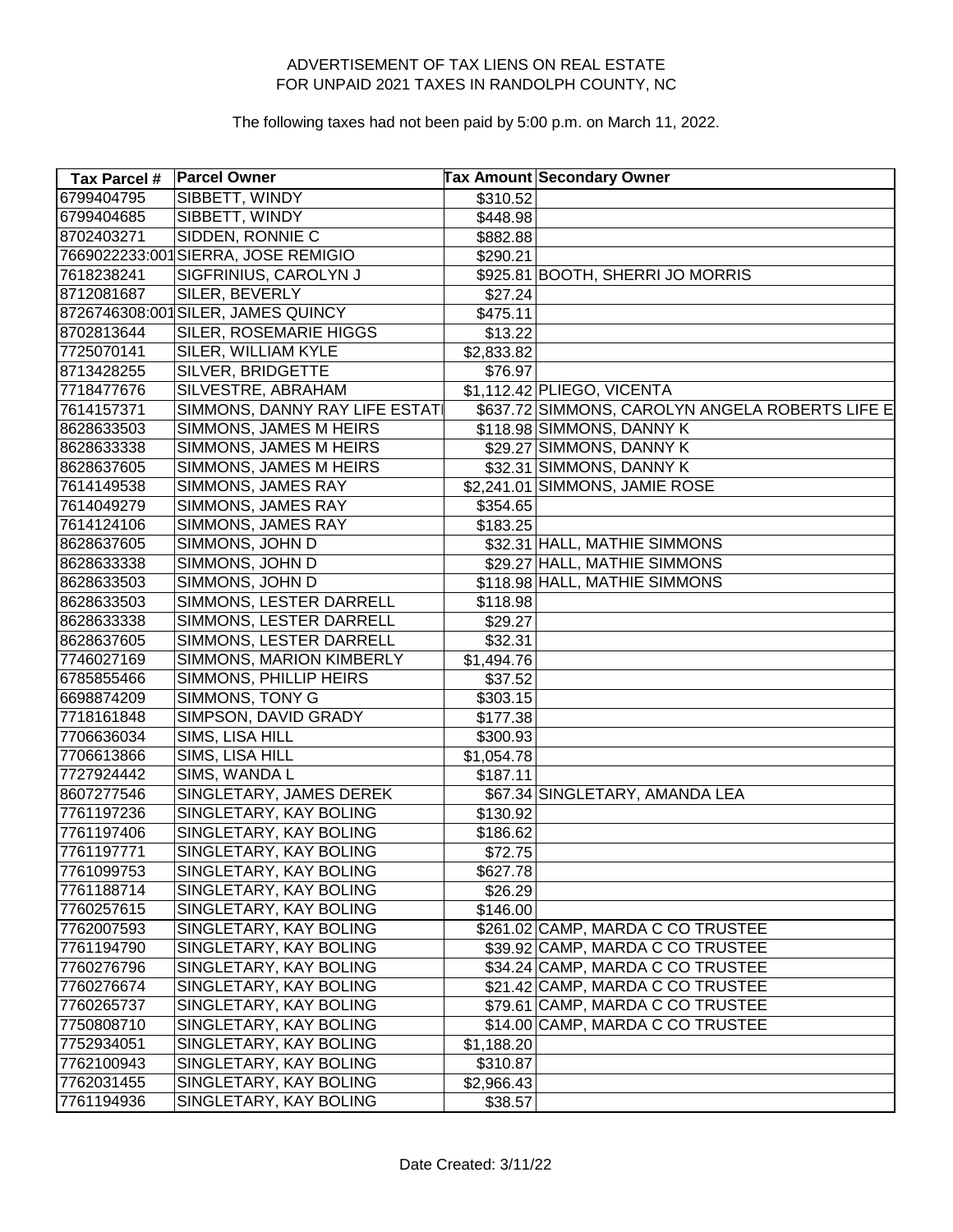| Tax Parcel #               | <b>Parcel Owner</b>             |                        | <b>Tax Amount Secondary Owner</b>  |
|----------------------------|---------------------------------|------------------------|------------------------------------|
| 7761194874                 | SINGLETARY, KAY BOLING          | \$32.66                |                                    |
| 7742027045                 | SINGLETARY, KAY BOLING          |                        | \$25.44 WHITE, J LOGAN             |
| 7762105101                 | SINGLETARY, KAY BOLING          | \$262.24]              |                                    |
| 7762007593                 | SINGLETARY, KAY BOLING CO TRU   | \$261.02               |                                    |
| 7760276796                 | SINGLETARY, KAY BOLING CO TRU   | \$34.24                |                                    |
| 7760276674                 | SINGLETARY, KAY BOLING CO TRU   | \$21.42                |                                    |
| 7761194790                 | SINGLETARY, KAY BOLING CO TRUS  | \$39.92                |                                    |
| 7760265737                 | SINGLETARY, KAY BOLING CO TRUS  | \$79.61                |                                    |
| 7750808710                 | SINGLETARY, KAY BOLING CO TRUS  |                        | \$14.00 CAMP, MARDA C CO TRUSTEE   |
| 7722058746                 | SINGLETARY, LORIE GRUBB         | \$275.74]              |                                    |
| 7751301187                 | SINGLETARY, RICHARD D           |                        | \$45.30 SINGLETARY, KAY B          |
| 7634041312                 | SINGLETON, JEANNIE HEIRS        |                        | \$83.37 SINGLETON, DANNY R         |
| 7790580864                 | SINGLETON, STELLA               | \$17.00                |                                    |
| 6785976896                 | SINK, AMY JO                    | \$499.20               |                                    |
| 7750734291                 | SINK, BRADFORD ERNEST           | \$671.83               |                                    |
| 7605442330                 | SINK, DIANA JILL GOODSON        |                        | \$49.63 SINK, SEAN LANDON          |
| 7726302252                 | SINK, KEITH D TRUSTEE           |                        | \$326.18 DARR, HENRY H TRUSTEE     |
| 7757992280                 | <b>SINKS PAVING INC</b>         | \$1,435.54             |                                    |
| 7625510059                 | SIPPER, WESLEY LEON             | \$125.91               |                                    |
| 7713295855                 | SKIPPER, MARY G LIFE ESTATE     | \$70.29                |                                    |
| 7777995506                 | SKISLAK, WILLIAM J II           |                        | \$506.86 MASON, LARRY              |
| 7737844525:001 SLACK, ADAM |                                 | \$317.87               |                                    |
| 7743167817                 | SLACK, KIMBERLY MICHELLE        | \$249.08               |                                    |
| 7737844525                 | SLACK, MISTY D                  | \$367.21               |                                    |
| 7777888748                 | SLAYTON, FRANKLIN EUGENE JR     |                        | \$232.81 SLAYTON, DARLENE FRANCES  |
| 8736329819                 | SLAYTON, JUSTIN VANCE           | \$211.28               |                                    |
| 8722960195                 | SLOAN, DOMINICK LYNN            | \$188.52               |                                    |
| 7712247031                 | SMALL, ROBIN                    | \$357.59               |                                    |
| 8701775900                 | SMITH, ANDREW WARREN            | \$413.35               |                                    |
| 7634087777                 | SMITH, HALEY CAROLINE           | \$152.39               |                                    |
| 7725679849                 | SMITH, JAMES R                  | $\overline{$}1,018.92$ |                                    |
| 6797928012                 | SMITH, JANET                    | \$362.13               |                                    |
| 8607583309                 | SMITH, JONATHAN W               |                        | \$177.98 SMITH, STEPHANIE A        |
| 6793535659                 | SMITH, JULIA MAE PULLUM LIFE ES | \$167.97               |                                    |
| 7655398380                 | SMITH, KIMBERLY ANN             | \$906.84]              |                                    |
| 7655491133                 | SMITH, KIMBERLY MACON           | \$15.51                |                                    |
| 7655388966                 | SMITH, KIMBERLY MACON           | \$225.88               |                                    |
| 7677677309                 | SMITH, LECHELLE REID            |                        | \$461.16 SMITH, JAMES RANDALL      |
| 7712668776                 | SMITH, MARJORIE ELLEN           | \$285.51               |                                    |
| 7703980614                 | SMITH, MARY S LIFE ESTATE       | \$154.00               |                                    |
| 7707677562                 | SMITH, MICHAEL JAMES            |                        | \$1,344.45 SMITH, MELISSA DELATTRE |
| 7771025221                 | SMITH, MICHAEL LEE              |                        | \$15.46 SMITH, BETTY DICKERSON     |
| 7725711625                 | SMITH, MICHAEL STEPHEN II       | \$311.79               |                                    |
|                            | 8724418780:801 SMITH, MICKEY    | \$357.26               |                                    |
| 7666308188                 | SMITH, NATHAN PAUL              | \$143.13               |                                    |
| 7798545692                 | SMITH, NELSON DALE              |                        | \$239.69 SMITH, GERALDINE G        |
| 8708249171                 | SMITH, NELSON DALE              |                        | \$14.61 SMITH, GERALDINE G         |
| 8736254509                 | SMITH, NEWBY ROGER              |                        | \$297.04 BLANCHARD, NORWOOD P III  |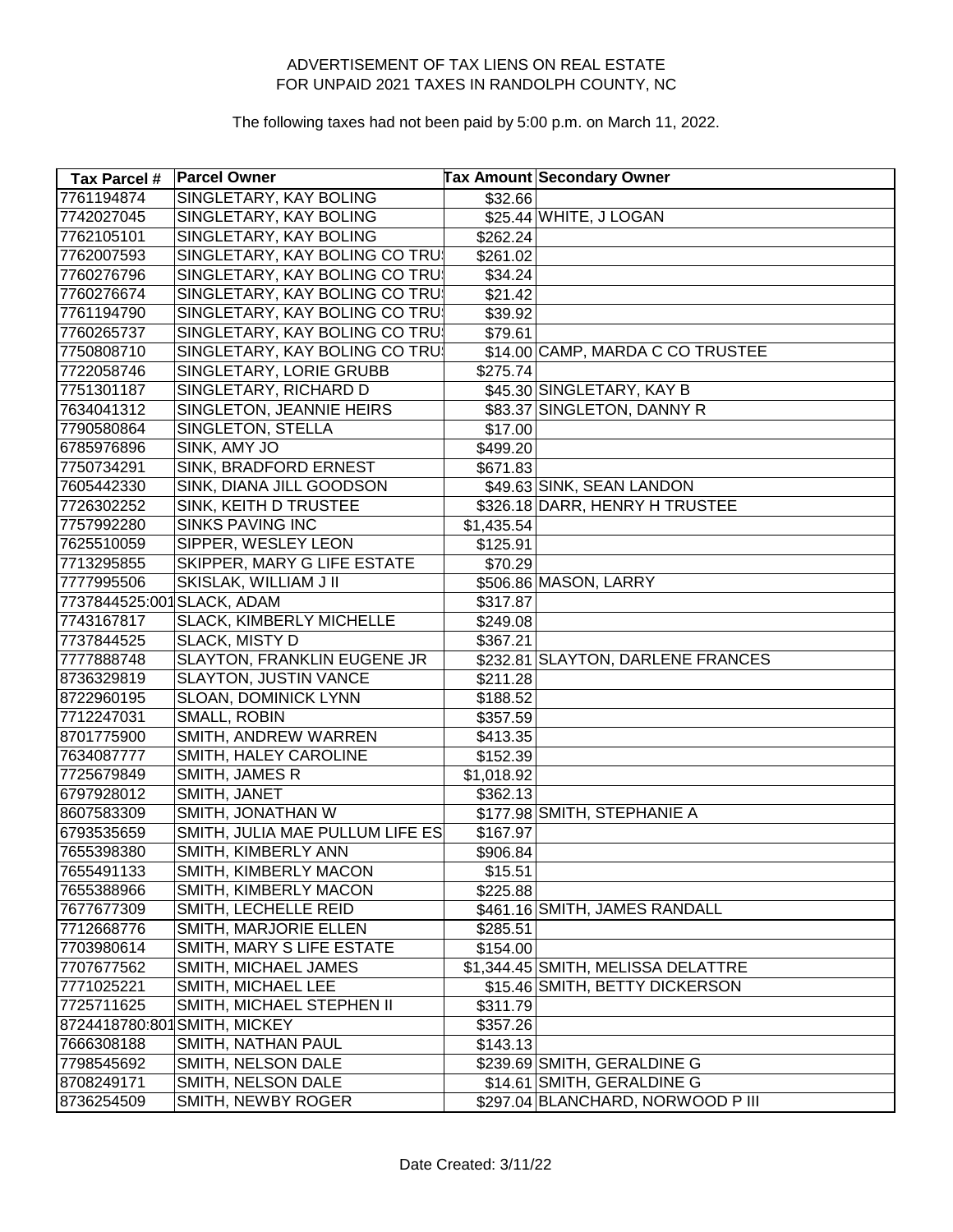| <b>Tax Parcel #</b> | <b>Parcel Owner</b>       |            | <b>Tax Amount Secondary Owner</b> |
|---------------------|---------------------------|------------|-----------------------------------|
| 7727088327          | SMITH, RONALD G           | \$663.23   |                                   |
| 6792471533          | SMITH, STEVEN E           | \$258.80   |                                   |
| 6792486414          | SMITH, STEVEN E           | \$230.11   |                                   |
| 7726991801          | SMITH, TERESA J           | \$465.87   |                                   |
| 7758862271          | SMITH, THELMA P           | \$295.58   |                                   |
| 8702778259          | SMITH, THYLLIS GARDENIA   | \$672.87   |                                   |
| 7726096407          | SMITH, WENDY LYNN         | \$404.45]  |                                   |
| 8736254509          | SMITH, WILLIAM FRANKLIN   |            | \$297.04 SUTTON, RYAN             |
| 7742740910          | SMITH, WILLIAM RAY        |            | \$85.76 SMITH, GWENNA PAGE        |
| 7742657156          | SMITH, WILLIAM RAY        |            | \$2,185.23 SMITH, GWENNA P        |
| 7754396101          | SMITH, WILLIE             |            | \$402.85 SMITH, ANNIE             |
| 7685075599          | SNEED, ANGELA             | \$641.95   |                                   |
| 7685291720          | SNEED, ETHAN LEE          |            | \$599.17 SNEED, ELIZABETH DARLENE |
| 7625802844          | SNIDER, JACOB MICHAEL     |            | \$351.75 SNIDER, LINDSAY SHUSKEY  |
| 7625803527          | SNIDER, JACOB MICHAEL     |            | \$141.18 SNIDER, LINDSAY SHUSKEY  |
| 7625800636          | SNIDER, JACOB MICHAEL     |            | \$125.60 SNIDER, LINDSAY SHUSKEY  |
| 7731946179          | SNIDER, PHILLIP LEE       | \$134.61   |                                   |
| 6699509530          | SNIDER, THOMAS RAY HEIRS  | \$210.06   |                                   |
| 6699509305          | SNIDER, THOMAS RAY HEIRS  | \$48.88    |                                   |
| 7761257182          | SNUGGS, BILLY JUNIOR      | \$33.05    |                                   |
| 7761135530          | SNUGGS, BILLY JUNIOR      | \$287.75   |                                   |
| 7761247885          | SNUGGS, GERTRUDE H        |            | \$152.72 HARPER, CHRISTINE L      |
| 7744083704          | SNYDER, BETTY             | \$20.73    |                                   |
| 7734986990          | SNYDER, BETTY             | \$3,215.18 |                                   |
| 8702604885          | SNYDER, ROBERT J SR HEIRS | \$784.45   |                                   |
| 7751472845          | SOLANO, CORNELIO          | \$601.70   |                                   |
| 6787915540          | SOLES, TERRY WAYNE        |            | \$660.43 SOLES, LORA LYNNE        |
| 7649605042          | SOTO, AMANDA S            |            | \$674.61 GARCIA, ANGELA           |
| 7762173453          | SOTO, ROSA NELLEY GOMEZ   | \$802.50   |                                   |
| 7751555131          | <b>SPATES, ROBERT S</b>   |            | \$793.10 SPATES, RETHA D          |
| 8720519215          | SPEIGHT, JOSEPH DANIEL    |            | \$236.75 MOORE, LESLIE ANN        |
| 7726279006          | SPEIGHT, ROBERT D         | \$45.47    |                                   |
| 7726370064          | SPEIGHT, ROBERT D         | \$1,547.65 |                                   |
| 7708748680          | SPENCE, CAROLYN WILLEY    | \$878.97   |                                   |
| 7705897087          | SPENCE, CHRISTOPHER PAUL  | \$348.76   |                                   |
| 7718795263          | SPENCER, BONNIE M         | \$1,584.60 |                                   |
| 7764009100          | SPENCER, JEAN K HEIRS     | \$19.24]   |                                   |
| 7764008150          | SPENCER, JEAN K HEIRS     | \$20.71    |                                   |
| 7764009181          | SPENCER, JEAN K HEIRS     | \$30.80    |                                   |
| 7752842235          | SPENCER, LOUISE           | \$166.66   |                                   |
| 7717820156          | SPENCER, RUBY A ESTATE    | \$17.97    |                                   |
| 7668293177          | SPINKS, ANNIE L HEIRS     | \$210.67   |                                   |
| 8629779884          | SPINKS, ANNIE L HEIRS     | \$52.02    |                                   |
| 8616403888          | SPINKS, DAVID LEROY       | \$80.23    |                                   |
| 8616414836          | SPINKS, DAVID LEROY       | \$172.14]  |                                   |
| 8616418803          | SPINKS, DAVID LEROY       | \$16.15    |                                   |
| 7770633976          | SPINKS, GARRETT LEE       |            | \$25.57 SPINKS, ASHLEY G          |
| 7790591824          | SPINKS, KIMESHA KELLY     | \$144.09   |                                   |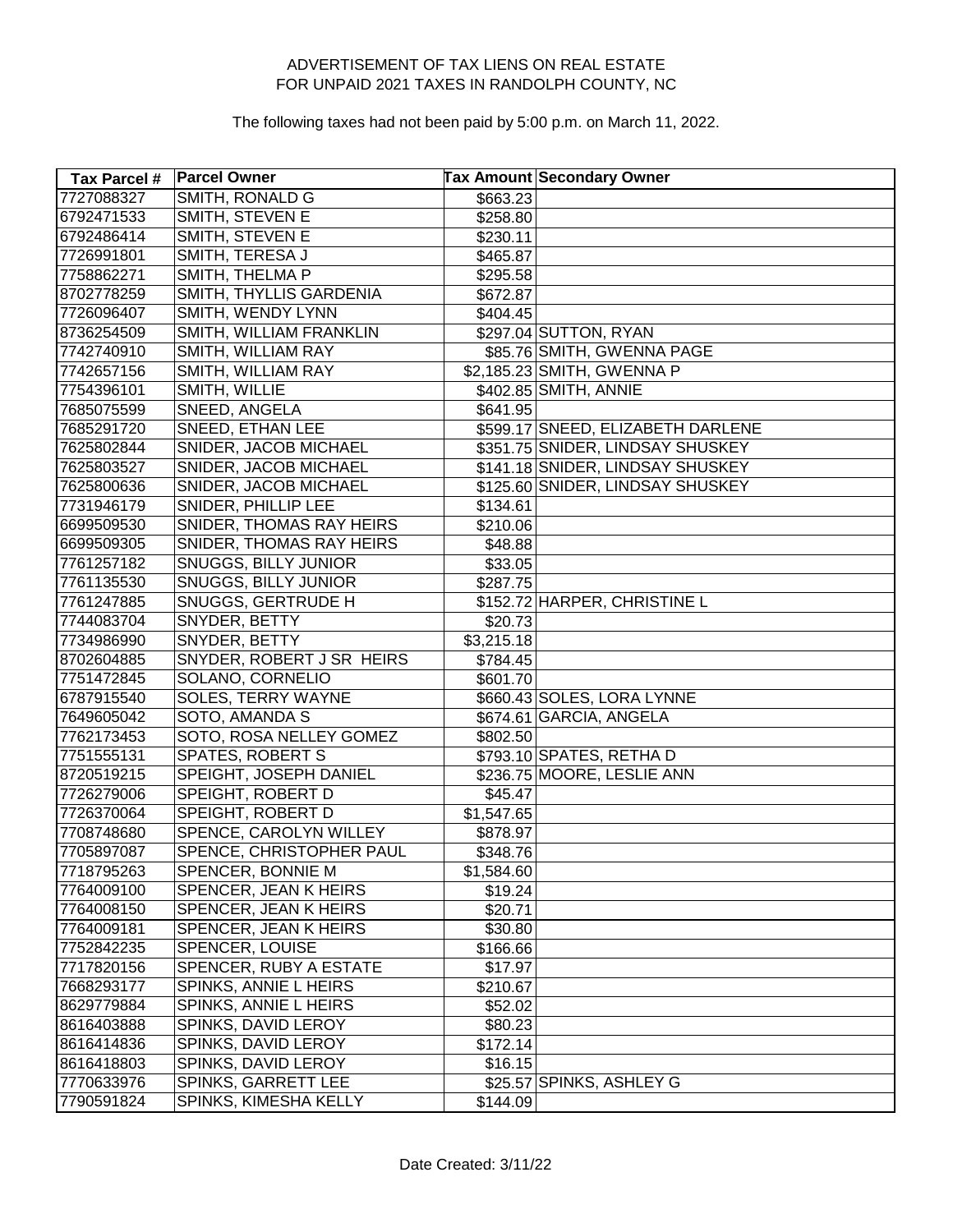| <b>Tax Parcel #</b> | <b>Parcel Owner</b>             |            | <b>Tax Amount Secondary Owner</b> |
|---------------------|---------------------------------|------------|-----------------------------------|
| 8702825904          | SPINKS, KIMESHAT                | \$220.72   |                                   |
| 8702985626          | SPINKS, W WALTER                | \$357.69   |                                   |
| 8615759773          | SPINKS, WILLIE MAE              | \$139.23   |                                   |
| 8615759933          | SPINKS, WILLIE MAE              | \$177.53   |                                   |
| 7728642078          | SPIVEY, BENJAMIN                | \$382.06   |                                   |
| 7675679526          | SPIVEY, BOBBY LEE               |            | \$78.52 SPIVEY, REBECCA OAKES     |
| 7795775037          | SPIVEY, GREGGORY KIRK           |            | \$423.90 SPIVEY, TERESA PARRIS    |
| 7788045103          | SPOON, JILLIAN A                | \$2,167.30 |                                   |
| 8708636601          | SPORTS, BONNIE ANN              | \$325.70   |                                   |
| 8726841005          | SPRIGGS, BETTIE R HEIRS         | \$369.87   |                                   |
| 6795848912          | SPRIGLE, JASMINE                |            | \$959.38 HYLER, CHANDLER REID     |
| 6799908642          | SPRINKLE, ADAM                  | \$241.25   |                                   |
| 6798400993          | ST LOUIS, ROBERT G              |            | \$262.06 ST LOUIS, LINDA L        |
| 7668292362          | STACY, VICTORIA ENDICOTT        | \$512.61   |                                   |
| 7705224229          | STALEY PROPERTIES OF ASHEBOR    | \$647.96   |                                   |
| 8606065736          | STALEY PROPERTIES OF ASHEBOR    | \$483.21   |                                   |
| 8704929448          | STALEY, ARTHUR THOMAS           |            | \$1,347.43 STALEY, CONSTANCE RAE  |
| 8714020245          | STALEY, ARTHUR THOMAS           |            | \$64.11 STALEY, CONSTANCE RAE     |
| 8714020245          | STALEY, ARTHUR THOMAS           | \$64.11    |                                   |
| 8734721609          | STALEY, CHARLES MERRIMAN SR     | \$324.52   |                                   |
| 8735203864          | STALEY, HARMON E                |            | \$430.05 BROOKS, SUE              |
| 8712097143          | STALEY, HURLEY L                | \$51.79    |                                   |
| 7773725883          | STALEY, JASON                   |            | \$361.85 STALEY, HOLLY            |
| 8712292088          | STALEY, LAYFAYETTE              | \$75.32    |                                   |
| 8712199154          | STALEY, LAYFAYETTE              | \$23.00    |                                   |
| 7696898610          | STALEY, MATTIE RUTH B LIFE ESTA | \$205.00   |                                   |
| 7780839575          | STALEY, NEWBY                   | \$1,255.22 |                                   |
| 8738400994          | STALEY, RANDY C                 |            | \$493.49 STALEY, JILL I           |
| 8738315519          | STALEY, RANDY COBLE             | \$2,245.24 |                                   |
| 8738414424          | STALEY, RANDY COBLE             | \$1,460.14 |                                   |
| 7763311329          | STALEY, ROBERT L JR             | \$2,114.75 |                                   |
| 7763319366          | STALEY, ROBERT L JR             | \$77.51    |                                   |
| 8712013510          | STALEY, TERRIS                  | \$234.84   |                                   |
| 8702860751          | STALEY, THADDEUS III LIFE ESTAT | \$401.26   |                                   |
| 7787195654          | STALEY, TIMOTHY RAY             |            | \$71.51 STALEY, HAILEY DAWN       |
| 7788102123          | STALEY, TIMOTHY RAY             |            | \$985.91 STALEY, HAILEY DAWN      |
| 7787587525          | STALEY, TIMOTHY RAY             |            | \$1,004.42 STALEY, HAILEY DAWN    |
| 8708544685          | STALEY, W L MRS                 | \$100.35   |                                   |
| 7726102042          | STANLEY, CHARLES E              |            | \$65.46 STANLEY, RUTH W           |
| 8724668005          | STANLEY, CHARLES WAYNE          |            | \$273.91 STANLEY, SHIRLEY H       |
| 8724111119          | STANLEY, NELLIE KAY             |            | \$440.46 STANLEY, JAMES RAY       |
| 7773919001          | STANLEY, PATRICIA ANN           | \$422.91   |                                   |
| 7782970270          | STATE OF NORTH CAROLINA         | \$771.07   |                                   |
| 7751358584          | <b>STATEN, NATHANIEL</b>        | \$188.52   |                                   |
| 7748705434          | STEED, GRACE T                  | \$906.29   |                                   |
| 7708630465          | STEED, PATRICIA Y               | \$37.99    |                                   |
| 7708630566          | STEED, PATRICIA Y               | \$623.94]  |                                   |
| 7619804706          | STEELE, CAROLYN N               | \$139.86   |                                   |